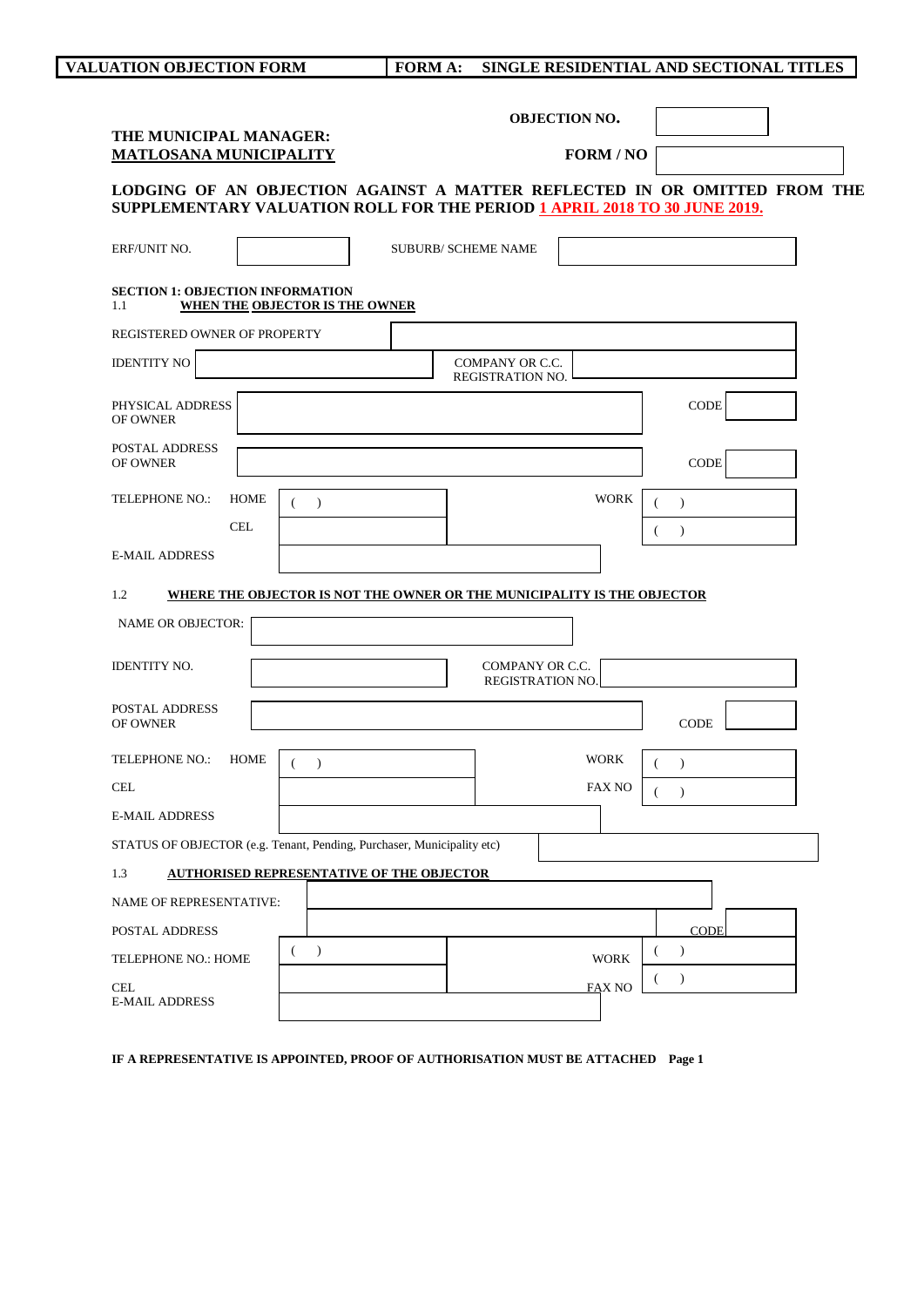#### **SECTION 2: PROPERTY DETAILS (FOR SECTIONAL TITLES SEE SECTION 4)**

| PHYSICAL ADDRESS<br>(IF AVAILABLE)                                                                                              |                   |                                                      |                        |                           | CODE            |                 |
|---------------------------------------------------------------------------------------------------------------------------------|-------------------|------------------------------------------------------|------------------------|---------------------------|-----------------|-----------------|
| <b>EXTENT OF PROPERTY/STAND</b>                                                                                                 |                   | m <sup>2</sup>                                       |                        |                           |                 |                 |
| MUNICIPAL ACCOUNT NO:                                                                                                           |                   |                                                      |                        | (if available)            |                 |                 |
| <b>NAME OF BOND HOLDER</b>                                                                                                      |                   |                                                      |                        | REGISTERED AMOUNT OF BOND |                 | (If applicable) |
| PROVIDE FULL DETAILS OF ALL SERVITUDES, ROAD PROCLAMATIONS OR OTHER ENDORSEMENTS<br><b>AGAINST THE PROPERTY (If applicable)</b> |                   |                                                      |                        |                           |                 |                 |
| SERVITUDE NO.                                                                                                                   |                   |                                                      | <b>AFFECTED AREA</b>   |                           |                 | m <sup>2</sup>  |
| <b>IN FAVOUR OF</b>                                                                                                             |                   |                                                      |                        |                           |                 |                 |
| FOR WHAT PURPOSE                                                                                                                |                   |                                                      |                        |                           |                 |                 |
| <b>WAS COMPENSATION</b><br>PAID                                                                                                 | <b>YES</b><br>NO. |                                                      | YES: . DATE OF PAYMENT |                           | <b>AMOUNT</b>   | $R$             |
| <b>SECTION 3: DESCRIPTION OF RESIDENTIAL DWELLING (For sectional titles see section 4)</b><br><b>MAIN DWELLING</b>              |                   | (INDICATE NUMBER OR STATE YES/NO IN APPROPRIATE BOX) |                        |                           |                 |                 |
| <b>NO. OF BEDROOMS</b>                                                                                                          |                   | <b>NO. OF BATHROOMS</b>                              | <b>KITCHEN</b>         |                           | <b>LOUNGE</b>   |                 |
| <b>DINING ROOM</b>                                                                                                              | <b>ROOM</b>       | <b>LOUNGE WITH DINING</b>                            | <b>STUDY</b>           |                           | <b>PLAYROOM</b> |                 |

TELEVISION ROOM LAUNDRY

| <b>OUTBUILDINGS</b>      |                         |                |
|--------------------------|-------------------------|----------------|
| NO OF GARAGES            | SIZE OF MAIN DWELLING   | m              |
| <b>GRANNY FLAT/ROOMS</b> | SIZE OF OUTBUILDING     | m <sup>2</sup> |
| OTHER                    | SIZE OF OTHER BUILDINGS | m <sup>2</sup> |

OTHER OTHER SIZE OF MAIN DWELLING  $m^2$ 

SEPARATE

TOILET | OTHER

# 3.2 **OTHER BUILDINGS – ATTACH AS ANNEXURE A**

**OTHER**

| <b>SWIMMING POOL</b> | <b>TENNIS COURT</b> |      |               |             |
|----------------------|---------------------|------|---------------|-------------|
| <b>BORE HOLE</b>     | GARDEN              | GOOD | <b>VERAGE</b> | <b>POOR</b> |
| <b>OTHER</b>         | <b>YTHER</b>        |      |               |             |

| <b>FENCING:</b>                         |                                              |             |                   |                   |  |  |
|-----------------------------------------|----------------------------------------------|-------------|-------------------|-------------------|--|--|
|                                         | <b>FRONT</b>                                 | <b>BACK</b> | SIDE <sub>1</sub> | SIDE <sub>2</sub> |  |  |
| <b>TYPE</b>                             |                                              |             |                   |                   |  |  |
| <b>HEIGHT</b>                           |                                              |             |                   |                   |  |  |
| <b>DRIVE WAY: (e.g. Bricks, pavers)</b> | <b>YES</b><br>Tick $\boxtimes$<br><b>YES</b> | NO.<br>NO.  |                   |                   |  |  |
| OTHER FEATURES:                         |                                              |             |                   |                   |  |  |

#### **GENERAL CONDITION OF PROPERTY:** Tick

GOOD | AVERAGE | POOR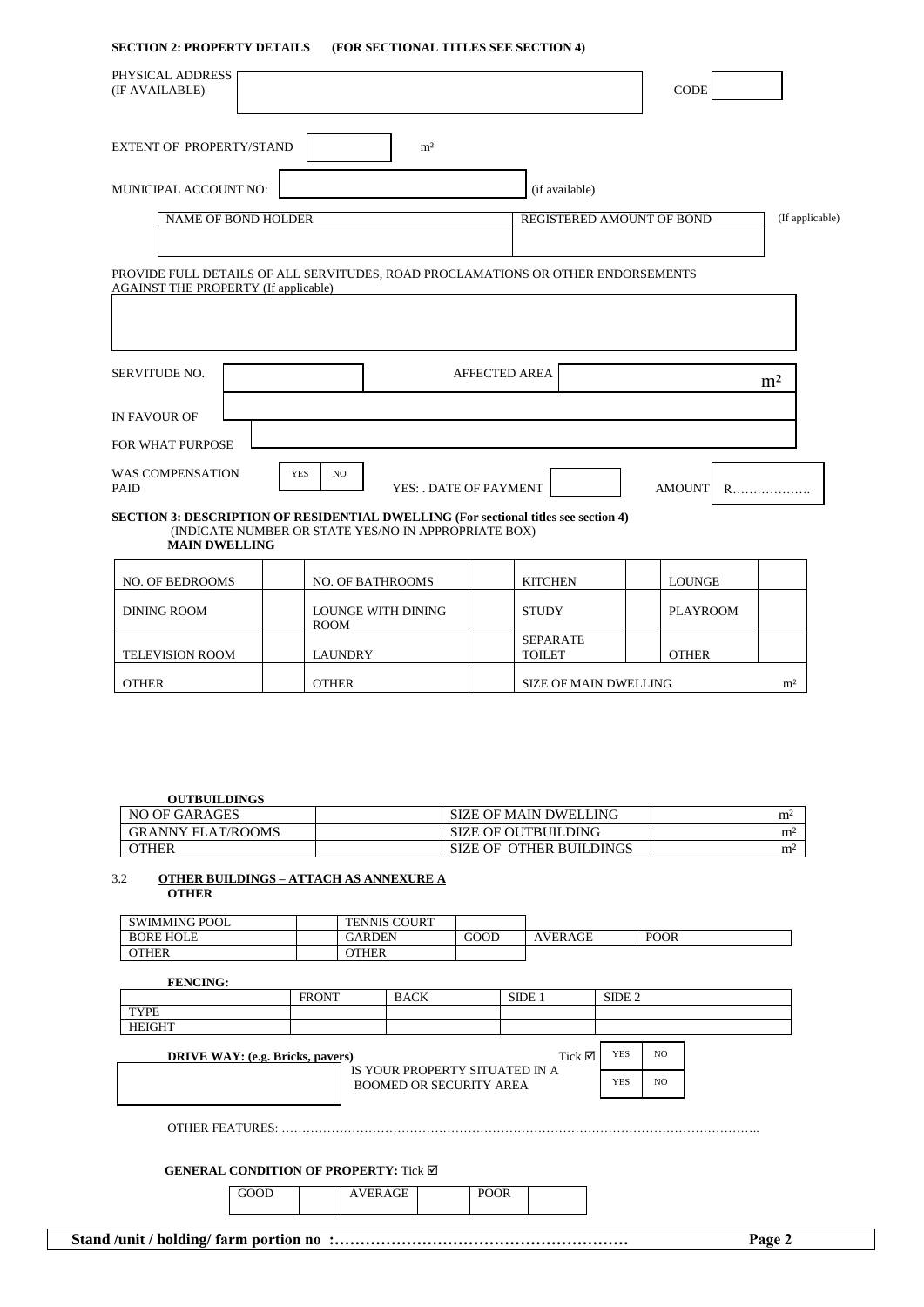| <b>SECTION 4: SECTIONAL TITLE UNITS</b>                                                                               |                             |                   |           |                                  |               |                                       |   |                                                                                              |  |
|-----------------------------------------------------------------------------------------------------------------------|-----------------------------|-------------------|-----------|----------------------------------|---------------|---------------------------------------|---|----------------------------------------------------------------------------------------------|--|
| <b>SCHEME NO:</b>                                                                                                     | <b>NAME OF SCHEME</b>       |                   |           |                                  |               | <b>UNIT NO</b>                        |   | <b>UNIT SIZE</b>                                                                             |  |
| NAME OF MANAGING AGENT                                                                                                |                             |                   |           |                                  |               | TEL NO.                               |   |                                                                                              |  |
| INDICATE NUMBER OR STATE YES/NO IN APPROPRITE BOX                                                                     |                             |                   |           |                                  |               |                                       |   |                                                                                              |  |
| <b>NO. OF BEDROOMS</b>                                                                                                | NO.<br><b>BATHROOMS</b>     |                   | <b>OF</b> | <b>KITCHEN</b>                   |               |                                       |   | LOUNGE                                                                                       |  |
| <b>DINING ROOM</b>                                                                                                    | LOUNGE<br>DININGROOM        |                   | WITH      | <b>STUDY</b>                     |               |                                       |   | <b>PLAYROOM</b>                                                                              |  |
| <b>TELEVISION ROOM</b>                                                                                                | <b>LAUNDRY</b>              |                   |           | <b>SEPARATE</b><br><b>TOILET</b> |               |                                       |   | <b>OTHER</b>                                                                                 |  |
| <b>OTHER</b>                                                                                                          | <b>OTHER</b>                |                   |           |                                  |               |                                       |   |                                                                                              |  |
| MONTHLY LEVY<br>R                                                                                                     |                             |                   |           |                                  |               | DETAILS OF EXCLUSIVE USE AREAS        |   |                                                                                              |  |
| <b>COMMON PROPERTY CONSISTS OF:</b>                                                                                   |                             |                   |           |                                  | GARAGE        |                                       |   |                                                                                              |  |
| <b>SWIMMING POOL</b><br><b>TENNIS COURT</b>                                                                           |                             |                   |           |                                  |               | <b>CARPORT</b><br><b>OPEN PARKING</b> |   |                                                                                              |  |
| <b>OTHER</b>                                                                                                          |                             |                   |           |                                  |               | <b>STORE ROOM</b>                     |   |                                                                                              |  |
| <b>OTHER</b>                                                                                                          |                             |                   |           |                                  | <b>GARDEN</b> |                                       |   |                                                                                              |  |
| <b>OTHER</b>                                                                                                          |                             |                   |           |                                  | <b>OTHER</b>  |                                       |   |                                                                                              |  |
| <b>SECTION 5: MARKET INFORMATION</b><br>IF YOUR PROPERTY IS CURRENTLY ON THE MARKET<br>WHAT IS THE ASKING PRICE?<br>R |                             |                   |           |                                  |               |                                       | R | IF YOUR PROPERTY HAS BEEN ON THE MARKET IN<br>THE PAST 12 MONTHS, WHAT WAS THE ASKING PRICE? |  |
| R<br><b>OFFER RECEIVED</b>                                                                                            |                             |                   |           |                                  |               | <b>OFFER RECEIVED</b>                 | R |                                                                                              |  |
| <b>NAME OF AGENT:</b>                                                                                                 |                             |                   |           |                                  | TEL NO:       |                                       |   |                                                                                              |  |
| SALE TRANSACTIONS (OF OTHER SIMILAR PROPERTIES IN THE VICINITY) USED BY THE OBJECTOR IN DETERMINING THE DEEMED        |                             |                   |           |                                  |               |                                       |   |                                                                                              |  |
| MARKET VALUE OF THE PROPERTY OBJECTED TO. (IF INSUFFICENT SPACE PROVIDE ANNEXURE D)<br>ERF / UNIT NO                  | <b>SUBURB / SCHEME NAME</b> |                   |           |                                  | DATE          | OF.                                   |   | <b>SELLING PRICE</b>                                                                         |  |
|                                                                                                                       |                             |                   |           |                                  | <b>SALE</b>   |                                       |   |                                                                                              |  |
|                                                                                                                       |                             |                   |           |                                  |               |                                       |   |                                                                                              |  |
|                                                                                                                       |                             |                   |           |                                  |               |                                       |   |                                                                                              |  |
|                                                                                                                       |                             |                   |           |                                  |               |                                       |   |                                                                                              |  |
| <b>SECTION 6: OBJECTION DETAILS</b>                                                                                   |                             |                   |           | PARTICULARS AS REFLECTED         |               |                                       |   | <b>CHANGES REQUESTED BY OBJECTOR</b>                                                         |  |
| DESCRIPTION OF THE PROPERTY/ UNIT<br>NO.                                                                              |                             | IN VALUATION ROLL |           |                                  |               |                                       |   |                                                                                              |  |
| <b>RATING CATEGORY</b>                                                                                                |                             |                   |           |                                  |               |                                       |   |                                                                                              |  |
| PHYSICAL ADDRESS                                                                                                      |                             |                   |           |                                  |               |                                       |   |                                                                                              |  |
| EXTENT m <sup>2</sup>                                                                                                 |                             |                   |           |                                  |               |                                       |   |                                                                                              |  |
| MARKET VALUE AS ON 1/7/2013                                                                                           |                             |                   |           |                                  |               |                                       |   |                                                                                              |  |
| <b>NAME OF OWNER</b>                                                                                                  |                             |                   |           |                                  |               |                                       |   |                                                                                              |  |
| ADVERSE FEATURES AND/OR FURTHER REASONS IN SUPPORT OF THIS OBJECTION (ANNEXURE E CAN BE PROVIDED)                     |                             |                   |           |                                  |               |                                       |   |                                                                                              |  |

 **………………………………………………………………………………………………………………….**

 **…………………………………………………………………………………………………………………….**

 **………………………………………………………………………………………………………………………**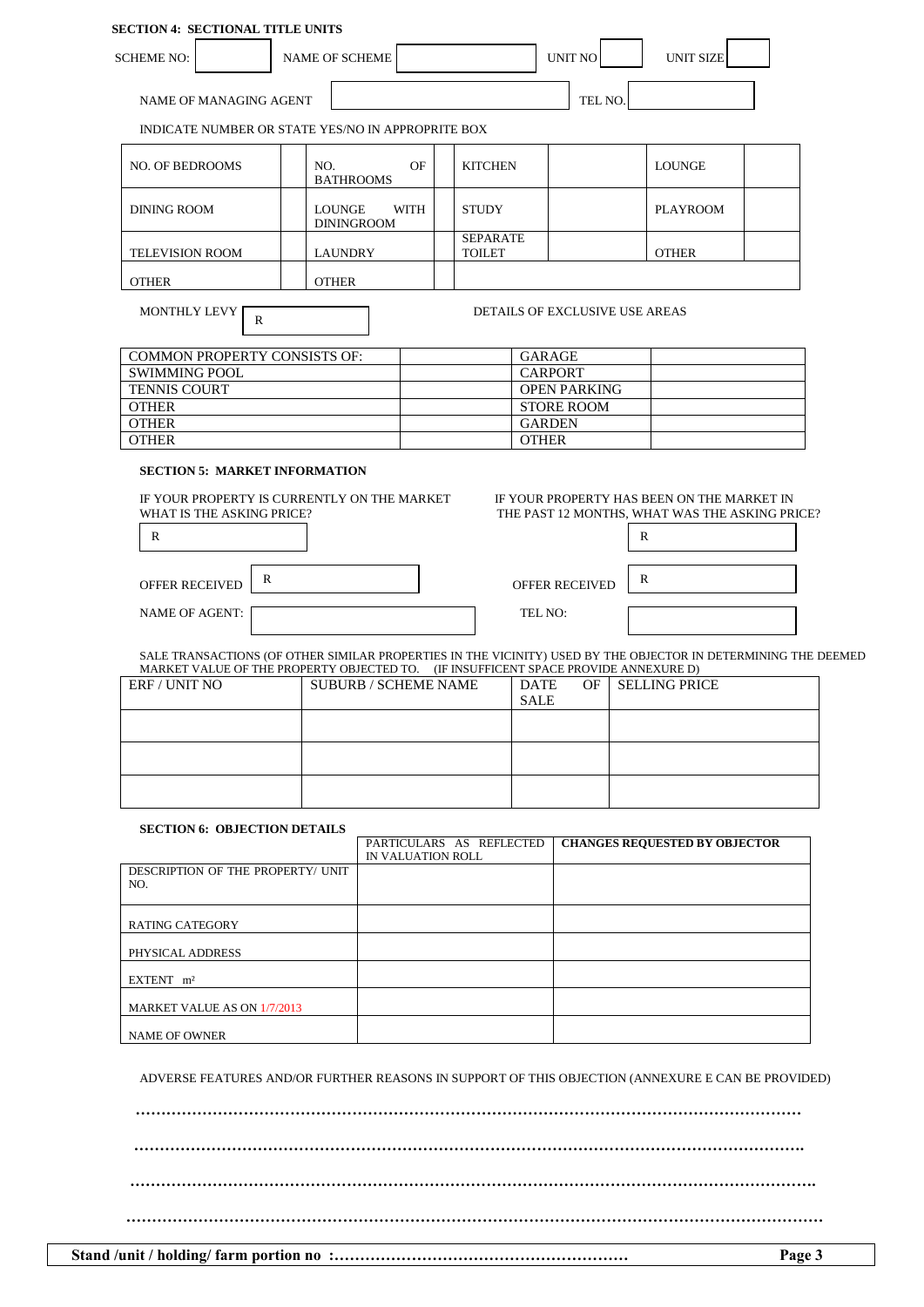#### **SECTION 7: DECLARATION**

ATTENTION IS HEREBY DRAWN TO SECTION 42(2) OF THE ACT WHICH STATES THAT WHERE ANY DOCUMENT, INFORMATION OR PARTICULARS WERE NOT PROVIDED WHEN REQUIRED IN TERMS OF SUBSECTION 42 (1) OF THE ACT AND THE OWNER CONCERNED RELIES ON SUCH DOCUMENT, INFORMATION OR PARTICULARS IN AN APPEAL TO AN APPEAL BOARD, THE APPEAL BOARD MAY MAKE AN ORDER AS TO COSTS IN TERMS OF SECTION 70 OF THE ACT IF THE APPEAL BOARD IS OF THE VIEW THAT THE FAILURE TO SO HAVE PROVIDED ANY SUCH DOCUMENTS OR INFORMATION OR PARTICULARS HAS PLACED AN UNNECESSARY BURDEN ON THE FUNCTION OF THE MUNICIPAL VALUER OR THE APPEAL BOARD.

| I/WE |  |  |  | HEREBY DECLARE THAT THE ABOVE INFORMATION | AND |
|------|--|--|--|-------------------------------------------|-----|
|      |  |  |  |                                           |     |

ATTACHED PARTICULARS SUPPLIED ARE TRUE AND CORRECT.

DATE:

| <b>YFAR</b> | <b>MONTH</b> | $\lambda Y$ |
|-------------|--------------|-------------|
|             |              |             |
|             |              |             |

| <b>OFFICIAL USE</b>                            |                  |                                          |
|------------------------------------------------|------------------|------------------------------------------|
| <b>SECTION 8: DECISION OF MUNICIPAL VALUER</b> |                  |                                          |
|                                                |                  |                                          |
| DISCRIPTION OF THE PROPERTY                    |                  |                                          |
| CATEGORY                                       |                  |                                          |
| PHYSICAL ADDRESS /DOOR/FLAT                    |                  |                                          |
| <b>EXTENT</b>                                  |                  |                                          |
| MARKET VALUE AS ON 1/7/2013                    |                  |                                          |
| NAME OF OWNER                                  |                  |                                          |
| REASON OF THE MUNICIPAL VALUER                 |                  |                                          |
|                                                |                  |                                          |
|                                                |                  |                                          |
|                                                |                  |                                          |
| NAME OF MUNICIPAL VALUER/                      |                  |                                          |
| ASSISTANT MUNICIPAL VALUER                     |                  | DATE: ---------------------------------- |
| SIGNATURE:                                     |                  |                                          |
| <b>SECTION 9: NOTIFICATION OF OUTCOME</b>      |                  |                                          |
| VALUATION ROLL ADJUSTED                        | <b>SIGNATURE</b> | <b>DATE</b>                              |
| <b>OBJECTOR NOTIFIED</b>                       |                  |                                          |
|                                                |                  |                                          |
| <b>OWNER NOTIFIED</b>                          |                  |                                          |
| SECTION $52(1)$ (a)                            |                  |                                          |
|                                                |                  |                                          |
| <b>WHERE APPLICABLE</b>                        |                  |                                          |
|                                                |                  |                                          |
| SIGNATURE:                                     |                  |                                          |

YEAR | MONTH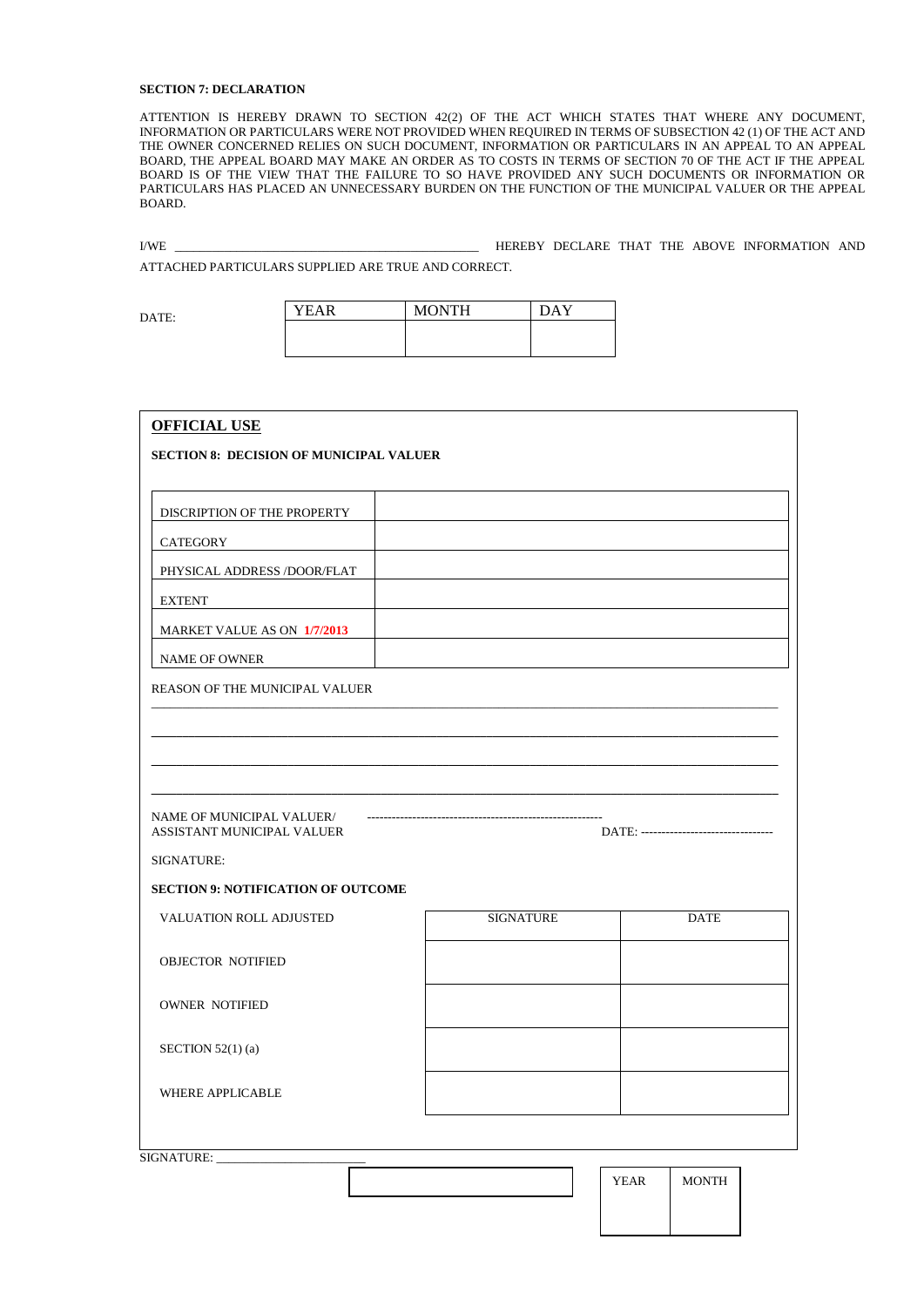| <b>WAARDASIE BESWAAR VORM</b>                                                          | VORM A: RESIDENSIEEL (VOLTITEL EN DEELTITEL)                                       |
|----------------------------------------------------------------------------------------|------------------------------------------------------------------------------------|
|                                                                                        | <b>BESWAAR NR</b>                                                                  |
| Die Munisipale Bestuurder<br><b>MATLOSANA MUNISIPALITEIT</b>                           | VORM / NR.                                                                         |
| <b>WAARDERINGSLYS VIR DIE TYDPERK 1 APRIL 2018 TO 30 JUNIE 2019.</b>                   | INDIENING VAN BESWAAR TEEN 'N SAAK WEERGEGEE IN / OF WEGGELAAT UIT DIE AANVULLENDE |
| ERF / EENHEID NR                                                                       | VOORSTAD / SKEMA NAAM                                                              |
| <b>AFDELING 1: BESONDERHEDE VAN BESWAARMAKER</b><br>1.1 BESWAARMAKER IS DIE EIENAAR    |                                                                                    |
| <b>IDENTITEITSNR.</b>                                                                  | <b>MAATSKAPPY OF BK</b><br>REGISTRASIENR.                                          |
| <b>STRAATADRES</b><br><b>VAN EIENAAR</b>                                               | <b>KODE</b>                                                                        |
| <b>POSADRES</b><br><b>VAN EIENAAR</b>                                                  | <b>KODE</b>                                                                        |
| TELEFOONNOMMER: HUIS-                                                                  | $SEL -$                                                                            |
| <b>FAKSNOMMER:</b>                                                                     | $E-POS-$                                                                           |
| 1.2 BESWAARMAKER IS NIE DIE EIENAAR NIE / OF MUNISIPALITEIT IS BESWAARMAKER            |                                                                                    |
| NAAM VAN BESWAARMAKER                                                                  |                                                                                    |
| IDENTITEITSNR.                                                                         | MPY OF BK REGISTRASIE NR.                                                          |
| <b>STRAATADRES</b><br>VAN BESWAARMAKER                                                 | <b>KODE</b>                                                                        |
| POS ADRES<br>VAN BESWAARMAKER                                                          | <b>KODE</b>                                                                        |
| TELEFOONNR. HUIS                                                                       | <b>WERK</b>                                                                        |
| <b>SEL</b>                                                                             | <b>FAKS</b>                                                                        |
| E-POS<br>STATUS VAN BESWAARMAKER (bv. Huurder/Voornemende Koper / Munisipaliteit, ens) |                                                                                    |
| 1.3<br><b>GEMAGTIGDE VERTEENWOORDIGER VAN DIE BESWAARMAKER</b>                         |                                                                                    |
| NAAM VAN VERTEENWOORDIGER                                                              |                                                                                    |
| <b>POSADRES</b>                                                                        |                                                                                    |
| TELEFOONNR.<br>HUIS                                                                    | WERK                                                                               |
| <b>SEL</b>                                                                             | <b>FAKS</b>                                                                        |
| E-POS                                                                                  |                                                                                    |

**INDIEN 'N VERTEENWOORDIGER AANGESTEL WORD, MOET BEWYS VAN MAGTIGING AANGEHEG WORD**

**Bladsy 1**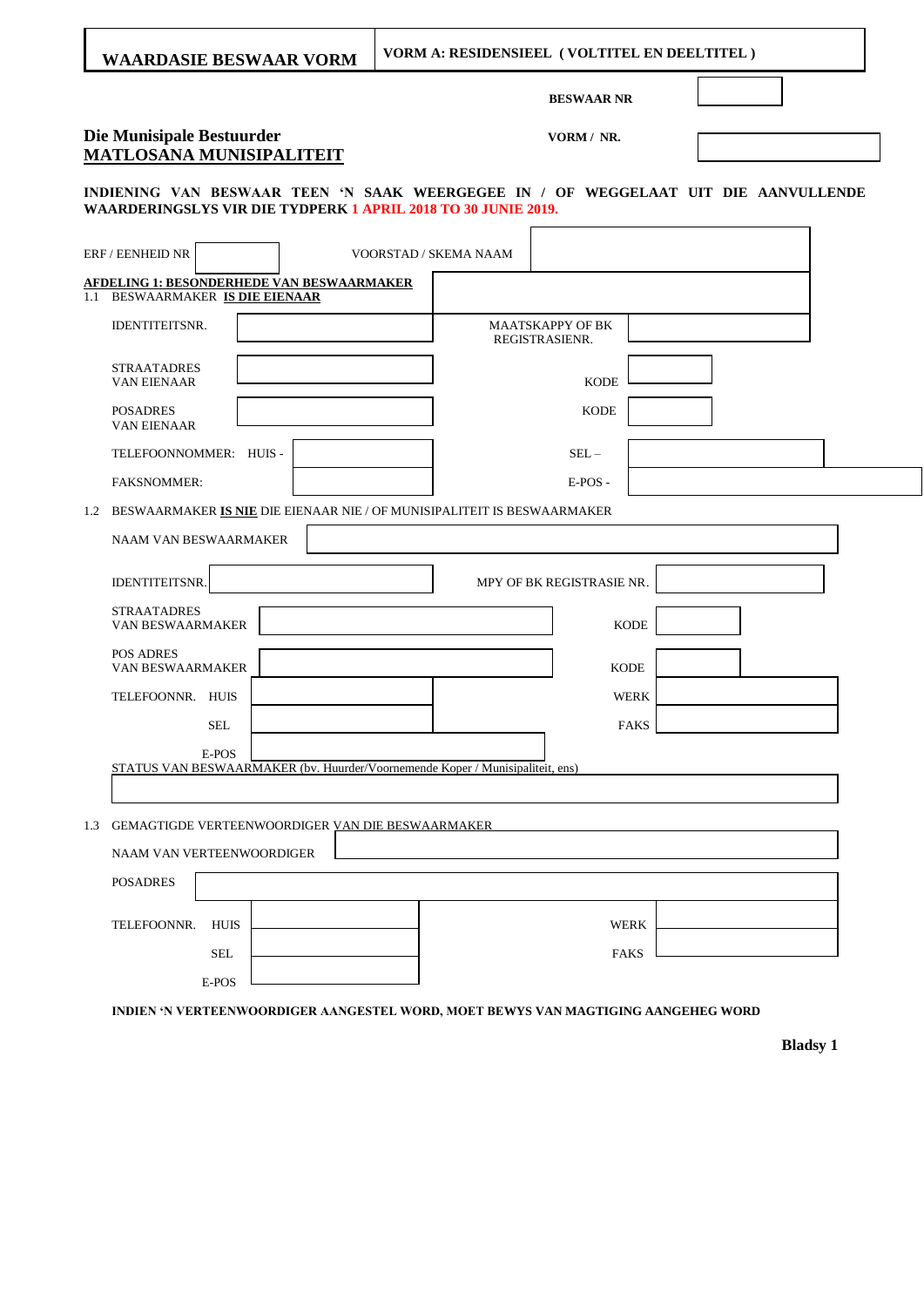| AFDELING 2: EIENDOM BESONDERHEDE           |                | (VIR DEELTITELS: SIEN AFDELING 4)    |                |
|--------------------------------------------|----------------|--------------------------------------|----------------|
| STRAATADRES:                               |                |                                      | <b>KODE</b>    |
| <b>GROOTTE VAN</b><br><b>EIENDOM / ERF</b> | m <sup>2</sup> | MUNISIPALE REKENINGNOMMER            |                |
| NAAM VAN VERBANDHOUER                      |                | <b>GEREGISTREERDE VERBAND BEDRAG</b> |                |
| <b>SERWITUUTNOMME</b>                      | R              | <b>GEAFFEKTEERDE AREA/GEBIED</b>     | M <sup>2</sup> |
| TEN GUNSTE VAN                             |                |                                      |                |
| <b>VIR WATTER DOEL?</b>                    |                |                                      |                |
| IS VERGOEDING BETAAL?                      | JA / NEE       | INDIEN JA: - BETAALDATUM             | BEDRAG R       |

# **AFDELING 3: BESKRYWING VAN RESIDENSIëLE WONING** (SIEN AFDELING 4 VIR DEELTITELS)

# **HOOFWONING**

| Getal slaapkamers | Getal badkamers     | Kombuis       | Sitkamer   |
|-------------------|---------------------|---------------|------------|
| Eetkamer          | Sitkamer & eetkamer | Studeerkamer  | Speelkamer |
| Televisiekamer    | Waskamer            | Aparte toilet |            |
| Ander             | Ander               | Ander         | Ander      |

| <b>BUITEGEBOUE</b>   |  | <b>GROOTTE VAN HOOFWONING</b> | $\mathbf{M}^2$ |
|----------------------|--|-------------------------------|----------------|
| Getal motorhuise     |  | Grootte van hoofwoning        |                |
| Oumawoonstel / kamer |  | Grootte van buitegeboue       |                |
| Ander                |  | Grootte van ander geboue      |                |

# ANDER

| Swembad | –<br>l'ennisbaan |      |                  |      |  |
|---------|------------------|------|------------------|------|--|
| Boorgat | Tuin             | Goed | <b>Temiddeld</b> | Swak |  |
| Ander   | Ander            |      |                  |      |  |

### **OMHEINING**

|        | <b>VOOR</b> | $\sqrt{2}$<br>1 EK<br>AU | <b>KANT</b><br>A. | $\Delta N T$<br>T.<br>N |
|--------|-------------|--------------------------|-------------------|-------------------------|
| Tipe   |             |                          |                   |                         |
| Hoogte |             |                          |                   |                         |

\_\_\_\_\_\_\_\_\_\_\_\_\_\_\_\_\_\_\_\_\_\_\_\_\_\_\_\_\_\_\_\_\_\_\_\_\_\_\_\_\_\_\_\_\_\_\_\_\_\_\_\_\_\_\_\_\_\_\_\_\_\_\_\_\_\_\_\_\_\_\_\_\_\_\_\_\_\_\_\_\_\_\_\_\_\_\_\_\_\_\_\_\_\_\_\_\_\_\_\_\_\_\_\_\_\_\_\_\_\_

OPRIT: (bv plaveisel)

IS DIE EIENDOM GELEE IN 'N VEILIGHEIDS KOMPLEKS OF BEHEERDE GEBIED

JA / NEE

ANDER KENMERKE:

# ALGEMENDE TOESAND VAN EIENDOM : Merk met  $\boxtimes$

| Toed | $\overline{\phantom{0}}$<br>Gemiddeld | n<br>Swak |
|------|---------------------------------------|-----------|
|      |                                       |           |

**Erf no /eenheid no/hoewe no/plaasgedeelte: ……………………………………………………… ………………………. Bladsy no 2**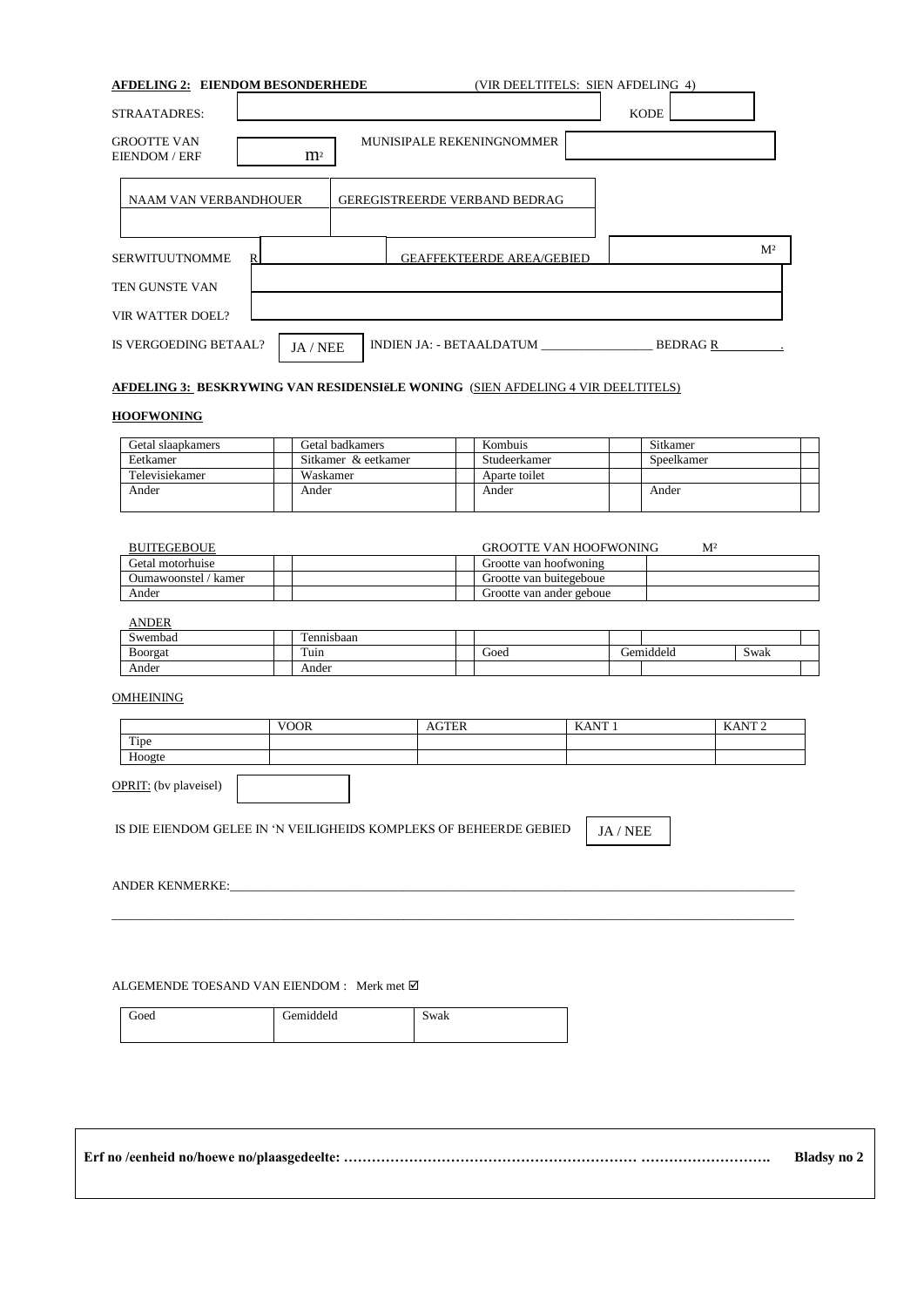#### **AFDELING 4:** DEELTITELS

| $\sim$ 1<br>אי |  |  | . |  |
|----------------|--|--|---|--|

Dui getal aan of meld JA of NEE in toepaslike blokkie

| <b>Getal Slaapkamers</b> | Getal badkamers             | Kombuis       | Sitkamer   |
|--------------------------|-----------------------------|---------------|------------|
| Eetkamer                 | Sitkamer<br>met<br>eetkamer | Studeerkamer  | Speelkamer |
|                          |                             |               |            |
| <b>Televisiekamers</b>   | Waskamer                    | Aparte toilet |            |
| Ander                    |                             | Ander         |            |
| Ander                    |                             | Ander         |            |

Maandelikse heffing

Besonderhede oor eksklusiewe gebruiksareas

R

| Swembad    |  | Motorhuis     |
|------------|--|---------------|
| Tennisbaan |  | Afdak         |
| Ander      |  | Oop parkering |
| Ander      |  | Stoorkamer    |
| Ander      |  | Tuin          |
|            |  | Ander         |

| Motorhuis     |  |
|---------------|--|
| Afdak         |  |
| Oop parkering |  |
| Stoorkamer    |  |
| Tuin          |  |
| Ander         |  |

# **AFDELING 5: MARKINLIGTING**

| Indien u eiendom tans in die mark is -<br>noem die markprys: |   | Indien u eiendom die afgelope 12 maande in die mark was,<br>meld waarvoor dit in die mark was. |   |
|--------------------------------------------------------------|---|------------------------------------------------------------------------------------------------|---|
|                                                              | R |                                                                                                | R |
| Aanbod aanvaar                                               | R | Aanbod ontvang                                                                                 | R |
| Besonderhede van agent                                       |   | Telefoon                                                                                       |   |

VERKOOPSTRANSAKSIES VAN ANDER SOORTGELYKE EIENDOMME IN DIE OMGEWING WAT DEUR DIE BESWAARMAKER GEBRUIK WORD OM SY MARK WEERGAWE TE STAAF. (Indien spasie onvoldoende is - heg bylaag D aan.) WORD OM SY MARK WEERGAWE TE STAAF.  $\,$ 

| ERF/EENHEIDSNOMMER | VOORSTAD/SKEMANAAM | <b>VERKOOPDATUM</b> | <b>VERKOOPPRYS</b> |
|--------------------|--------------------|---------------------|--------------------|
|                    |                    |                     |                    |
|                    |                    |                     |                    |

#### **AFDELING 6: BESWAAR BESONDERHEDE**

|                                                                 | BESONDERHEDE SOOS DIT OP<br><b>WAARDASIEROL VOORKOM</b> | <b>VERANDERING SOOS VERSOEK</b><br><b>DEUR BESWAARMAKER</b> |
|-----------------------------------------------------------------|---------------------------------------------------------|-------------------------------------------------------------|
| DIE<br><b>BESKRYWING</b><br><b>VAN</b><br>EIENDOM/EENHEIDNOMMER |                                                         |                                                             |
| <b>BELASTING KATEGORIE</b>                                      |                                                         |                                                             |
| STRAATADRES/EENHEIDSNOMMER                                      |                                                         |                                                             |
| <b>GROOTTE</b>                                                  |                                                         |                                                             |
| MARKWAARDE SOOS OP 1/7/2013                                     |                                                         |                                                             |
| <b>NAAM VAN EIENAAR</b>                                         |                                                         |                                                             |

# **NADELIGE KENMERKE EN OF VERDERE REDES TER STAWING VAN DIE BESWAAR (HEG AAN AS BYLAAG E)**

| Bladsy no 3 |
|-------------|
|             |